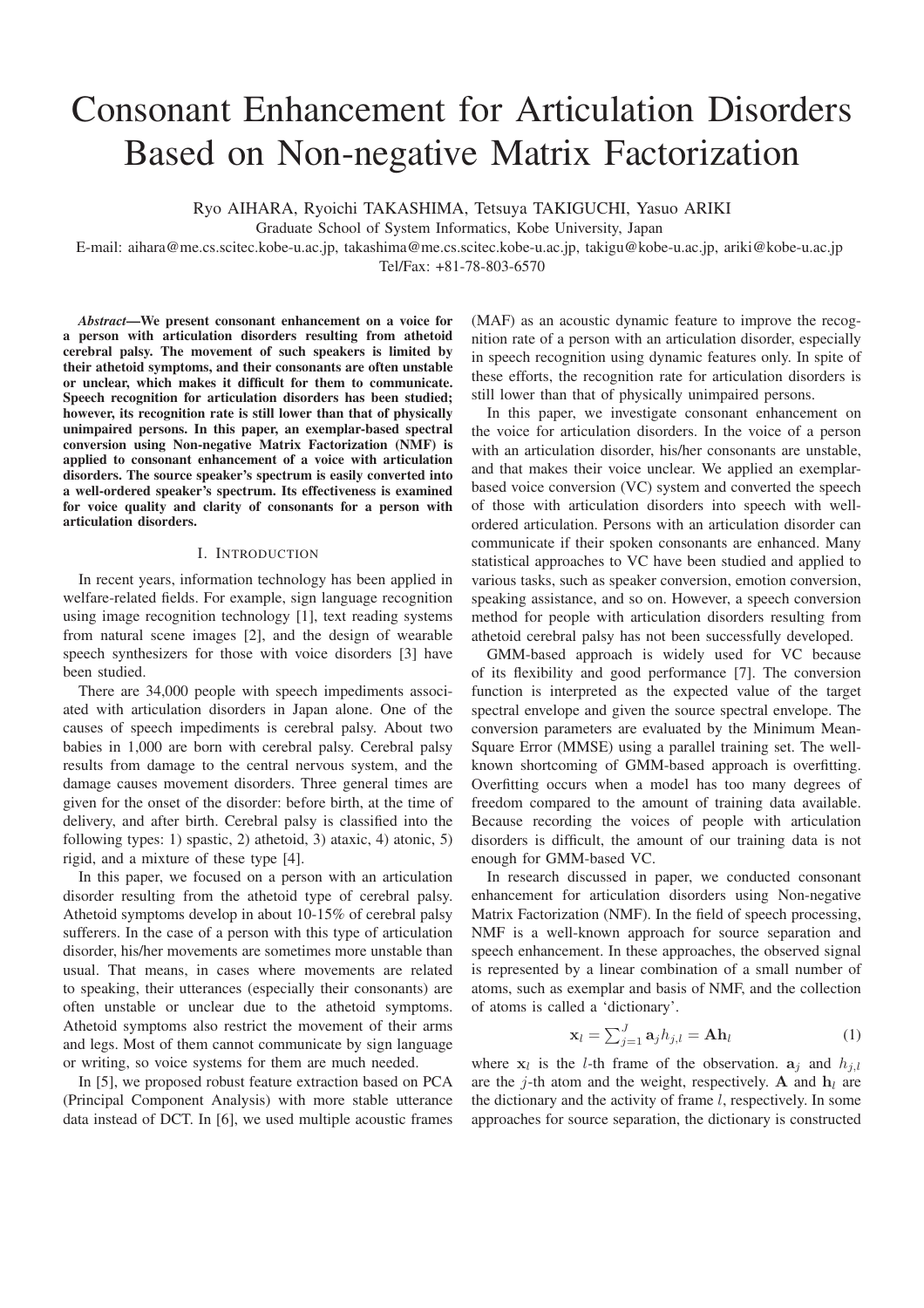for each source, and the mixed signals are expressed with a sparse representation of these dictionaries. By using only the weights (called 'activity' in this paper) of atoms in the target dictionary, the target signal can be reconstructed. Gemmeke et al. also used the activity of the speech dictionary as phonetic scores instead of likelihoods of HMMs for speech recognition [8].

In NMF, there are two approaches: an unsupervised approach [9] and a supervised approach [10]. In our study, we adopt the supervised approach, with focus on voice conversion from poorly articulated speech resulting from articulation disorders into well-ordered articulation. The parallel dictionary, which consists of a source dictionary and target dictionary, is extracted from the parallel data. The input source signal is expressed with a sparse representation of the source dictionary. Only the activity related to the source dictionary is picked up, and the target signal is constructed from the target dictionary with the activity. Hence, by replacing the source dictionary with the target dictionary, the original speech spectrum is replaced with the well-ordered spectrum. In NMF-based approach, overfitting is less likely to occur because there is no statistical model in this approach. Our consonant enhancement provides good performance on a small amount of training data.

The rest of this paper is organized as follows: In Section 2, NMF-based voice conversion is described, the experimental data is evaluated in Section 3, and the final section is devoted to our conclusions.

# II. VOICE CONVERSION BASED ON NMF

## *A. Basic Idea*

In our conversion method, the parallel dictionary is used to map the source signal to the target one. Fig. 1 shows the activity matrices estimated from the source and target words uttered "ikioi" ("vigor" in English) and their dictionaries. The parallel dictionary consists of source and target dictionaries that have the same size. It was structured from the same words aligned with dynamic time warping (DTW). Spectral envelope extracted by STRAIGHT analysis [11] is used as the source and target features.

As shown in Fig. 1, these activities have high energies at similar elements. For this reason, when there are parallel dictionary, the activity of source signal estimated with the source dictionary may be able to be substituted to that of target signal. Therefore, the target speech can be constructed by using the target dictionary and the activity of source signal as shown in Fig. 2, where  $D$ ,  $L$ , and  $J$  represent the numbers of dimensions, frames and exemplars, respectively.

Fig. 3 shows the process for constructing the parallel dictionaries. Each dictionary is constructed using the STRAIGHT spectrum. The Mel-cepstral coefficient, which is converted from the STRAIGHT spectrum, is used for DP-matching in order to align the temporal fluctuation. The other features extracted by STRAIGHT analysis, such as F0 and the aperiodic components, are used to synthesize the converted signal.



Fig. 1. Activity matrices of the source signal (top) and target signal (bottom)



Fig. 2. Basic approach of exemplar-based voice conversion

## *B. Estimation of Activity*

In the exemplar-based approach, the spectrum source signal at frame  $l$  is approximately expressed by a non-negative linear combination of the source dictionary and their activities.

$$
\mathbf{x}_{l} = \mathbf{x}_{l}^{s}
$$
\n
$$
\approx \sum_{j=1}^{J} \mathbf{a}_{j}^{s} h_{j,l}^{s}
$$
\n
$$
= \mathbf{A} \mathbf{h}_{l} \ s.t. \ \mathbf{h}_{l} \geq 0
$$
\n(2)

 $x_i^s$  is the magnitude spectra of the source signal. Given the spectrogram, (2) can be written as follows.

$$
\mathbf{X} \quad \approx \quad \mathbf{A}^s \mathbf{H}^s \ s.t. \ \mathbf{H}^s \ge 0 \tag{3}
$$

The joint matrix **H** is estimated based on NMF with the sparse constraint that minimizes the following cost function.

$$
d(\mathbf{X}, \mathbf{A}^s \mathbf{H}^s) + ||(\lambda \mathbf{1}^{1 \times L}). * \mathbf{H}^s||_1 \ s.t. \ \mathbf{H}^s \ge 0 \tag{4}
$$

**1** is an all-one matrix. The first term is the Kullback-Leibler (KL) divergence between **X** and  $A^sH^s$ . The second term is the sparse constraint with L1-norm regularization term that couses **H***<sup>s</sup>* to be sparse. The weights of the sparsity constraints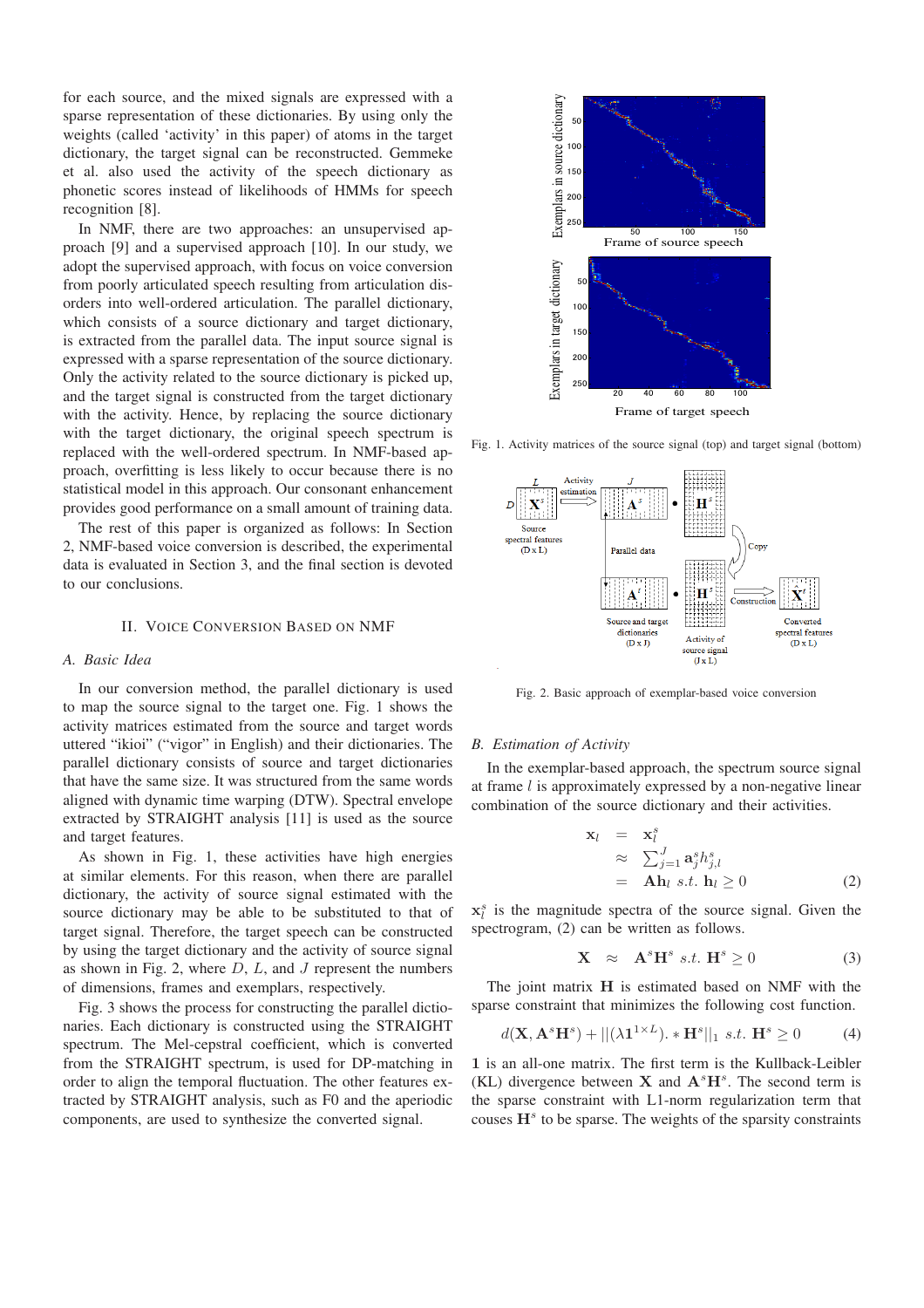

Fig. 3. Construction of source and target dictionaries

can be defined for each exemplar by defining  $\lambda^T = [\lambda_1 \dots \lambda_J]$ . In this paper, all elements in  $\lambda$  were set to 0.1. **H** minimizing (4) is estimated iteratively applying the following update rule:

$$
\mathbf{H}_{n+1}^{s} = \mathbf{H}_{n}^{s} \cdot \mathbf{A}^{sT} (\mathbf{X}./(\mathbf{A}^{s} \mathbf{H}^{s})))
$$

$$
./(\mathbf{A}^{sT} \mathbf{1}^{D \times L} + \lambda \mathbf{1}^{1 \times L})
$$
(5)

By using the activity and the target dictionary, the converted spectral features are constructed.

$$
\hat{\mathbf{X}}^t = (\mathbf{A}^t \mathbf{H}^s) \tag{6}
$$

# III. EXPERIMENTAL RESULTS

#### *A. Experimental Conditions*

We conducted on word-based conversion. In this experiment, we used 50 words from among 216 standard words in the ATR Japanese speech database, and recorded the same words uttered by a person with an articulation disorder. The speech signals were sampled at 16 kHz and windowed with a 25-msec Hamming window every 10 msec. Fig. 4 shows an example of a sound wave for the word "techou" ("notebook" in English) of a person with an articulation disorder. The spectrogram of a physically unimpaired person speaking the same word is shown in Fig. 5. We performed 2 types of conversions. One was a closed experiment in which all 50 words are used as training data, and we converted the same 50 words. The other was an open experiment (a one-leave-out cross-validation).

The pitch of the source speaker was converted as follows:

$$
t_n = \frac{\sigma^{(t)}}{\sigma^{(s)}} (s_n - \mu^{(s)}) + \mu^{(t)} \tag{7}
$$

where  $s_n$  and  $t_n$  are a log-scaled  $F_0$  of the source and the converted speaker at frame *n*, respectively. Parameters  $\mu^{(s)}$ and  $\sigma^s$  denote the mean and standard deviation of log-scaled  $F_0$  calculated from features of the source speaker, respectively. Parameters  $\mu^{(t)}$  and  $\sigma^{(t)}$  are those of the target speaker.



Fig. 4. Example of a spectrogram spoken by a person with an articulation disorder //t e ch ou



Fig. 5. Example of a spectrogram spoken by a physically unimpaired person //t e ch ou



Fig. 6. Example of a spectrogram converted by close experiment //t e ch ou



Fig. 7. Example of a spectrogram converted by open experiment //t e ch ou